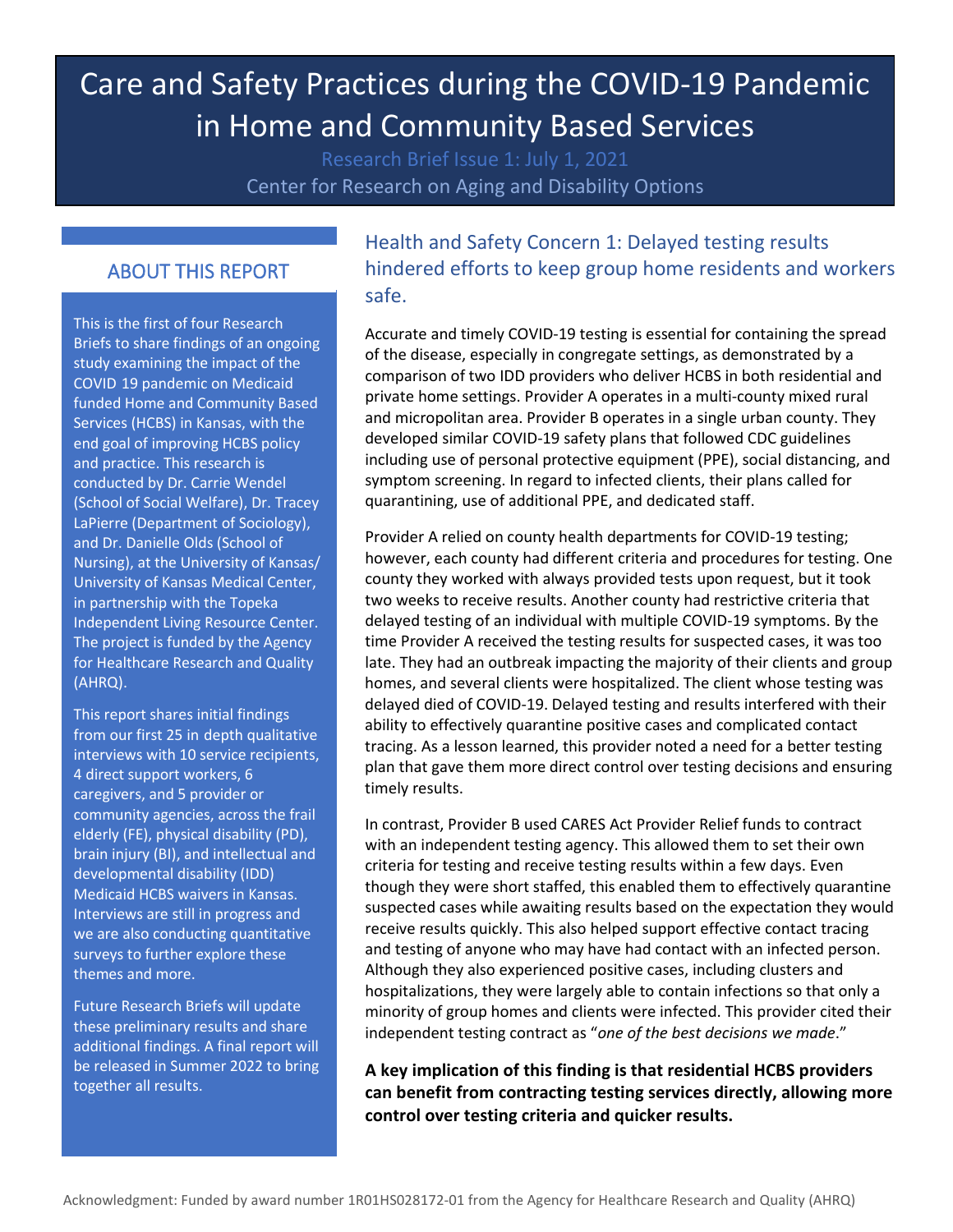## Health and Safety Concern 2: The lack of a contact tracing system in self-directed care puts service recipients and workers at increased risk.

 The experience of Gloria\*, a direct support worker (DSW), highlights the need for contact tracing in self-directed care. Self-directed care is a service model in which care recipients draw on Medicaid HCBS funds to hire and manage their own direct support workers, and thus are responsible for communicating their needs and expectations. During the whom were more vulnerable to adverse COVID-19 outcomes due to age or health condition. Gloria was also at increased pandemic, Gloria provided housekeeping and errand services for three separate self-directed HCBS recipients, all of risk, as an older, African American woman with a chronic health condition.

 Gloria's client, Rose\*, was hospitalized with a severe case of COVID-19 but could not inform Gloria that she had COVID- 19 as she was too sick to communicate. Although Gloria was calling the hospital to check on Rose and identified herself during that time, Gloria continued to work for her other two clients as she did not know that Rose was hospitalized for COVID-19. Upon notification, Gloria immediately sought a COVID-19 test, which fortunately came back negative. Gloria ultimately did not catch COVID-19 from Rose, this caused great anxiety and demonstrates that home-based care settings workforce. as Rose's worker, the hospital could not inform Gloria that Rose had COVID-19 due to HIPAA. About a week into her hospitalization, Rose recovered enough to talk to Gloria by phone and inform her that she had COVID-19. However, took COVID-19 safety guidelines very seriously, and this on-the-job event was her only exposure. Although Gloria do not necessarily shield HCBS consumers from COVID-19 exposure when they are connected through a shared

 providers often came up with their own systems, self-directed care teams were left out on their own. In discussing the **A key implication of this finding is that an effective contract tracing system for HCBS, including self-directed care teams, should be developed**. There is effectively no contact tracing system for HCBS and while agency-based need for contact tracing with our Stakeholder Advisory Board, they recommended the development of an app for the HCBS system that supports both symptom screening and contact tracing, with a back-up option for those who do not

 use technology. In Kansas, Medicaid services are privatized and therefore Organizations (MCOs) with strong State that while self-directed care is in most need of such a system, this app may also be beneficial for agency-based care where stakeholders felt this should be the responsibility of the Managed Care oversight and end-user input from those who provide and receive HCBS. It was noted separate systems were developed with minimal guidance and resources. Three MCOs manage Medicaid in Kansas, but it was advised that this be a single app that works across MCOs and service settings, as providers and workers often serve clients across MCOs, and the goal is to reduce burden and avoid duplicated systems. Further, the app and associated processes

### **Stakeholder Advisory Board**

 providers, and disability advocates in Kansas. The This involvement of stakeholders at every stage of This project is guided by a Stakeholder Advisory Board representing HCBS service recipients, workers, Stakeholder Advisory Board meets on a bi-weekly to monthly basis to advise on project design, interview and survey questions, and interpretation of findings. the project helps ensure that the study is responsive to the real-world needs of the HCBS system.

must respect the tenets of self-determination and autonomy in the self-directed care model.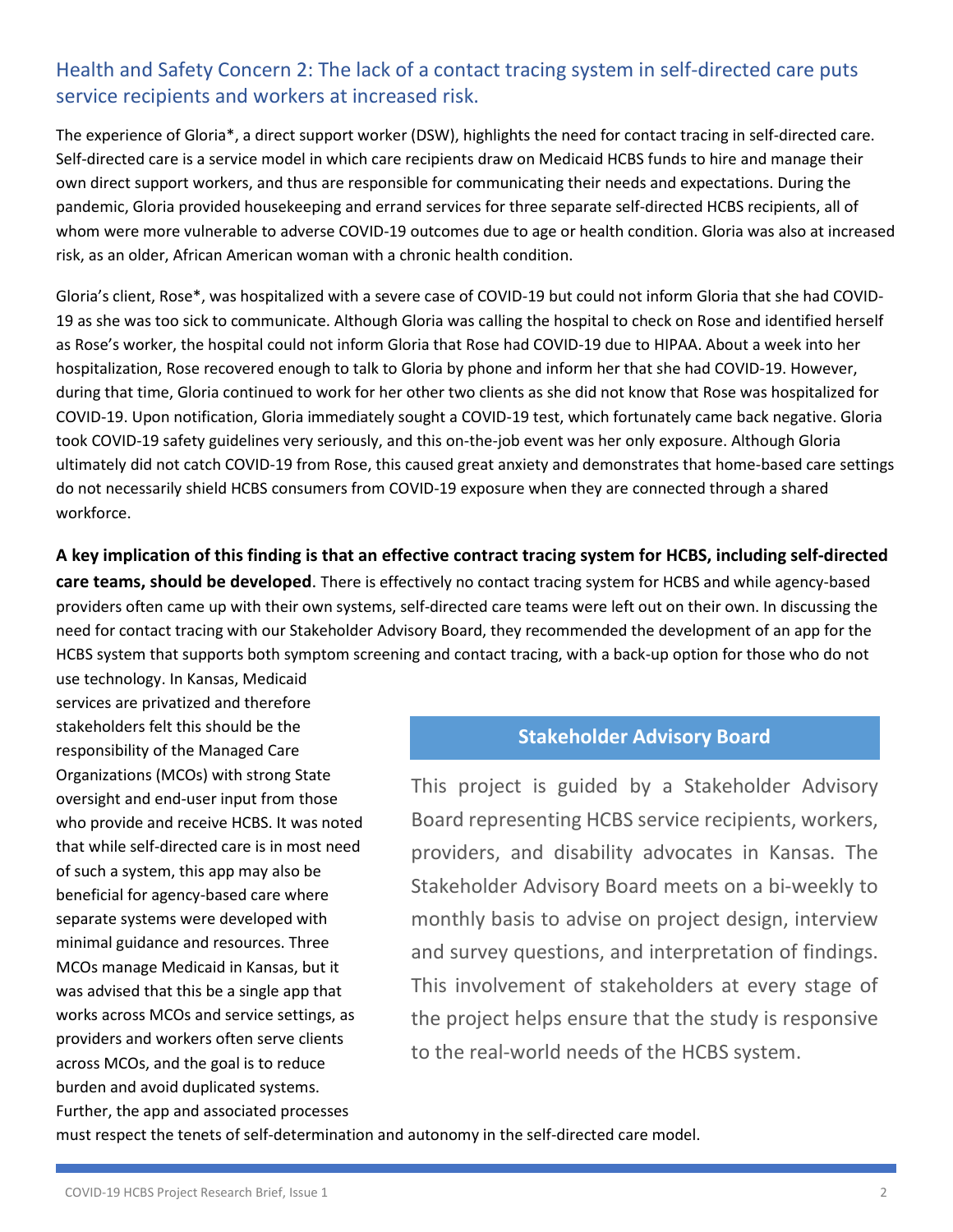# increases risk of catching COVID-19, it also impacts service recipient and caregiver mental Health and Safety Concern 3: Resistance to masks and other safety guidelines not only health and limits self-determination.

 CDC and WHO recommend masks and social distancing for reducing the spread of COVID-19, but these safety protocols or preexisting conditions, and many of their caregivers and workers are also at increased risk. Community resistance to masks and other safety protocols is of great concern to HCBS consumers and their caregivers. have become politicized. HCBS recipients are often at increased risk of serious illness or death from COVID-19 due to age

 as wearing a mask or social distancing, caused a lot of anxiety among HCBS recipients and their caregivers. One service mandate. Whereas others spoke to ongoing anxiety, and further, loneliness and isolation when they felt it still was not safe to re-enter communities or visit friends or family who did not follow safety precautions closely. Caregivers and workers often took great care to protect themselves and their care recipients, only to witness this disregard by others.<br>Further, the resistance to COVID-19 safety guidelines sent a message The increased risk of catching COVID-19 when community members did not follow recommended safety guidelines, such recipient spoke of the instant relief to her anxiety level as a high-risk individual the moment her county issued a mask

 lives. For example, Jane\* is a woman with Down Syndrome who is *he don't care about himself, he definitely*  aware of the increased threat that COVID-19 poses to her life and *don't care about me."* thinks more people should wear masks. When asked why, Jane *that I don't care about you*." Jane nodded in agreement with this  statement and added "*It made me so mad!*" In some instances, to the HCBS recipients that community members did not value their *"This man don't care about himself, so if*  became tearful and had difficulty putting her thoughts into words. Her<br>support person shared, "When I would see people not wearing masks<br>and Jane would see people not wearing masks, it's like a statement<br>asked him to wear

discussing a man near her at a store who

 family did not take sufficient steps to keep them safe. consumers spoke of personal relationships that were strained or will be forever altered when they felt their friends and

**As a key implication, there is a need to support effective self-advocacy among vulnerable populations that transcends the politization of public health. Additionally, public education is needed regarding the message that non-adherence to safety protocols sends to high-risk individuals signaling that they are not valued and the impact this has on their mental health.** 



 model in which consumers, or their caregivers, hire and manage their own Some consumers required their workers to wear masks in their home and Additionally, attitudes and behaviors around COVID-19 was a key contextual factor shaping self-determination. Thus far in our sample, most participants are providing or receiving care through the self-directed model. This is a care workers, and thus are responsible for setting their own standards of care. were comfortable enforcing this rule. In other instances, consumers or their family caregivers decided against requiring their workers to wear masks while providing care in their homes. This decision often reflected a close relationship between the consumer and their direct support worker, as well

 would adjust protocols, including mask-wearing, at times when they perceived a greater risk. COVID-19 HCBS Project Research Brief, Issue 1 3 as trust that their workers introduced minimal risk because they were taking COVID-19 safety guidelines seriously outside of work. These decisions were very purposeful and conscientious, and also often flexible, in which the care team